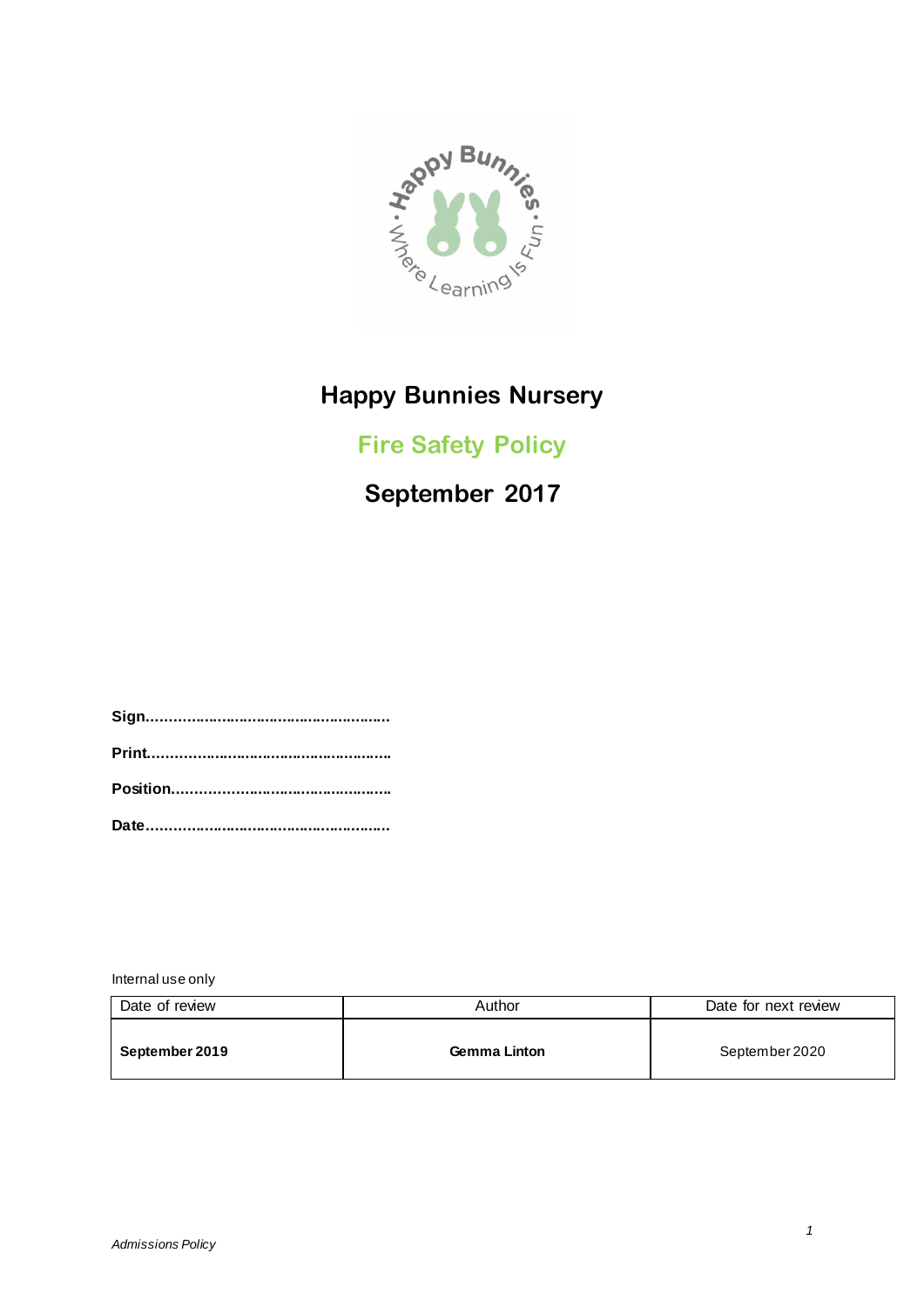### **Fire Safety Policy**

At Happy Bunnies, we make sure the nursery is a safe environment for children, parents, staff and visitors through our fire safety policy and procedures.

The Nursery Manager (Gemma Linton) makes sure the nursery premises are compliant with fire safety regulations, including following any major changes or alterations to the premises and seeks advice from the local fire safety officer as necessary.

The Nursery Manager has overall responsibility for the fire drill and evacuation procedures. The nursery will appoint a senior member staff to step into this role during the Managers absence. These are carried out and recorded for each group of children every three months or as and when a large change occurs, e.g. a large intake of children or a new member of staff joins the nursery. These drills will occur at different times of the day and on different days to ensure evacuations are possible under different circumstances and all children and staff participate in the rehearsals.

The Nursery Manager checks fire detection and control equipment and fire exits in line with the timescales in the checklist below.

|                                                                                        | Who checks   | How often | Location                                                  |
|----------------------------------------------------------------------------------------|--------------|-----------|-----------------------------------------------------------|
| Escape route/fire<br>exits (all fire exits<br>must be clearly<br><i>identifiable</i> ) | Gemma Linton | Weekly    | <b>Front Entrance</b><br>Rear entrance<br>Toddler room    |
| Fire extinguishers<br>and blankets                                                     | Gemma Linton | Weekly    | All Nursery Rooms<br>including kitchen<br>and staff areas |
| Evacuation packs<br>in each room                                                       | Gemma Linton | Weekly    | Baby, Toddler and<br>Pre-school rooms                     |

#### **Fire checklist**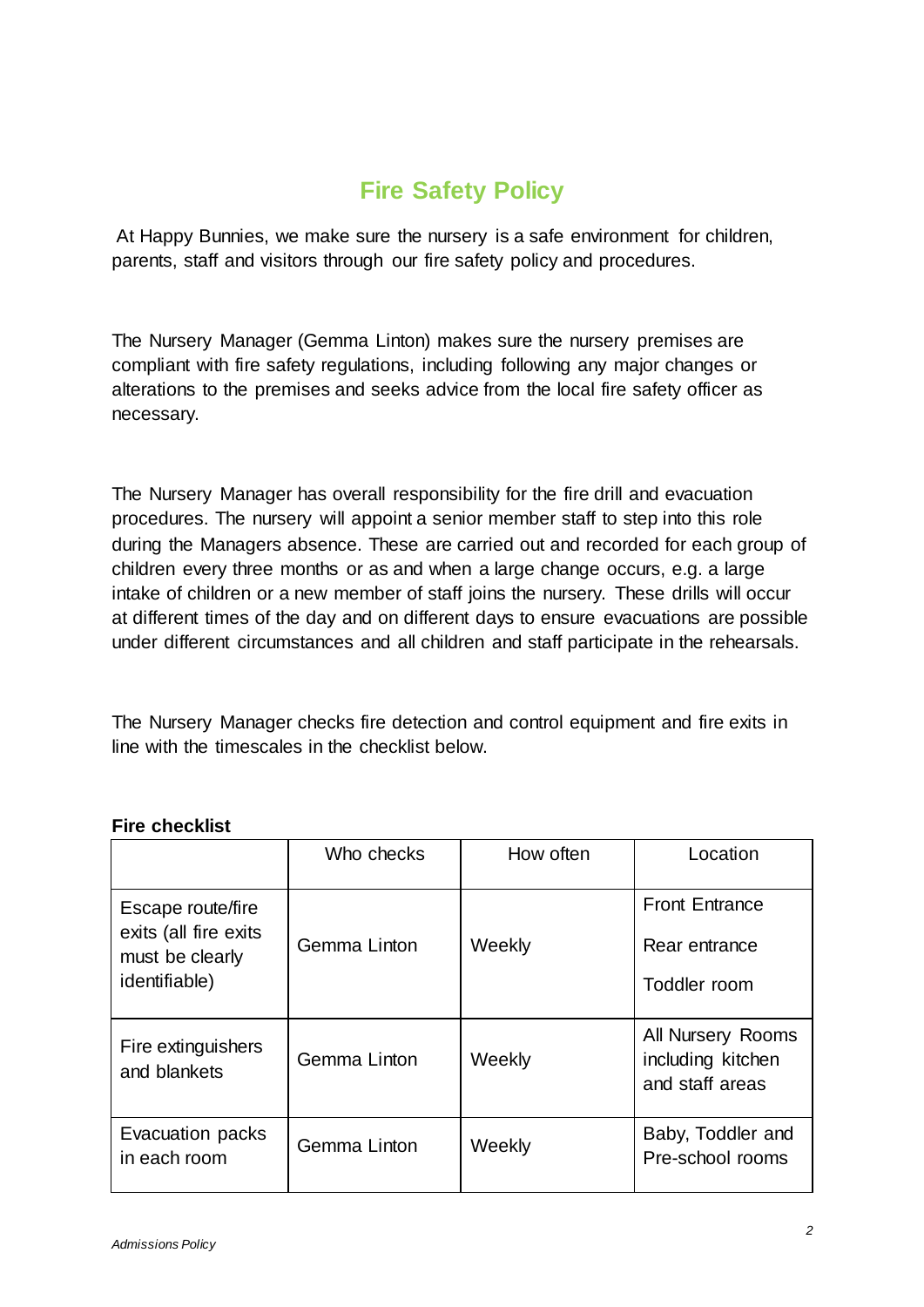| Smoke/heat<br>alarms                                                                                          | Gemma Linton                                  | Weekly | All rooms including<br>kitchen and staff<br>room |
|---------------------------------------------------------------------------------------------------------------|-----------------------------------------------|--------|--------------------------------------------------|
| Fire alarms                                                                                                   | Gemma Linton                                  | Weekly | Baby room<br>Pre-school room<br>Toddler room     |
| Fire doors closed,<br>in good repair,<br>doors free of<br>obstruction and<br>easily opened from<br>the inside | All staff during<br>opening/closing<br>checks | Daily  | Front entrance<br>Rear exit<br>Toddler room      |

### **Registration**

An accurate record of all staff and children present in the building must be kept at all times and children/staff must be marked in and out on arrival and departure. An accurate record of visitors must be kept in the visitor's book. These records must be taken out along with the register and emergency contacts list in the event of a fire.

#### **No smoking policy**

The nursery operates a strict no smoking policy

#### **Fire drill procedure**

On discovering a fire:

- Calmly raise the alarm by pressing the call point. Call points are located at every fire exit.
- Immediately evacuate the building under guidance from the Nursery manager/Senior staff member in charge
- Using the nearest accessible exit lead the children out, assemble at
- Close all doors behind you wherever possible
- Babies are to use the evacuation cot located in the baby room to transport children to the fire assembly point. ALL babies are to be placed inside the evacuation cot and NOT to be carried in arms.
- Please refer to the personal evacuation plan located in each specific room for children who will require one-to-one assistance (E.g., wheelchair users)
- Do not stop to collect personal belongings on evacuating the building
- Do not attempt to go back in and fight the fire
- Do not attempt to go back in if any children or adults are not accounted for
- Wait for emergency services and report any unaccounted persons to the fire service/police.